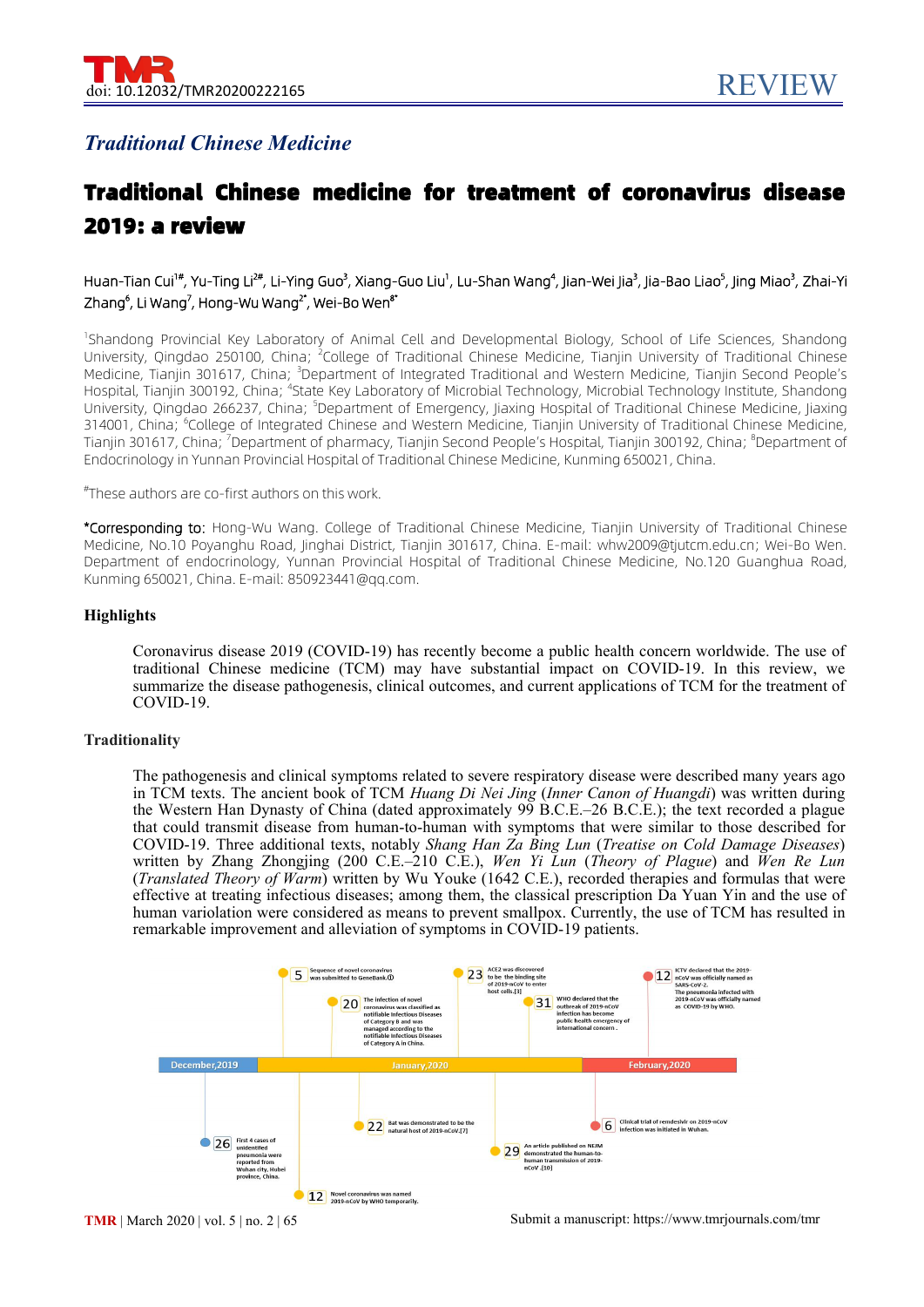

# **Abstract**

Since late December in 2019, the coronavirus disease 2019 has received extensive attention for its widespread prevalence. A number of clinical workers and researchers have made great efforts to understand the pathogenesis and clinical characteristics and develop effective drugs for treatment. However, no effective drugs with antiviral effects on severe acute respiratory syndrome coronavirus 2 have been discovered currently. Traditional Chinese medicine (TCM) has gained abundant experience in the treatment of infectious diseases for thousands of years. In this review, the authors summarized the clinical outcome, pathogensis and current application of TCM on coronavirus disease 2019. Further, we discussed the potential mechanisms and the future research directions of TCM against severe acute respiratory syndrome coronavirus 2.

**Key words:** Severe acute respiratory syndrome coronavirus 2, Coronavirus disease 2019, Clinical outcome, Angiotensin-converting enzyme 2, Traditional Chinese medicine

*Acknowledgments***:**

This study was supported by Consulting Research Project of Chinese Academy of Engineering (2018-ZD-09).

#### *Abbreviations***:**

#### *Competing interests***:**

The authors declare that they have no conflict of interest.

#### *Citation***:**

Huan-Tian Cui, Yu-Ting Li, Li-Ying Guo, et al. Traditional Chinese medicine for treatment of coronavirus disease 2019: a review. Traditional Medicine Research 2020, 5 (2): 65–73.

*Executive Editor***:** Nuo-Xi Pi, Xiao-Hong Sheng.

*Submitted***:** 13 February 2020, *Accepted***:** 23 February 2020, *Online***:** 24 February 2020.

COVID-19, coronavirus disease 2019; SARS, severe acute respiratory syndrome; SARS-CoV-2, severe acute respiratory syndrome coronavirus 2; MERS, Middle East respiratory syndrome; ARDS, acute respiratory distress syndrome; TCM, traditional Chinese medicine; ACE2, angiotensin-converting enzyme 2; S protein, spike protein; HR, heptad repeat; SARS-CoV, severe acute respiratory syndrome coronavirus; MERS-CoV, Middle East respiratory syndrome coronavirus.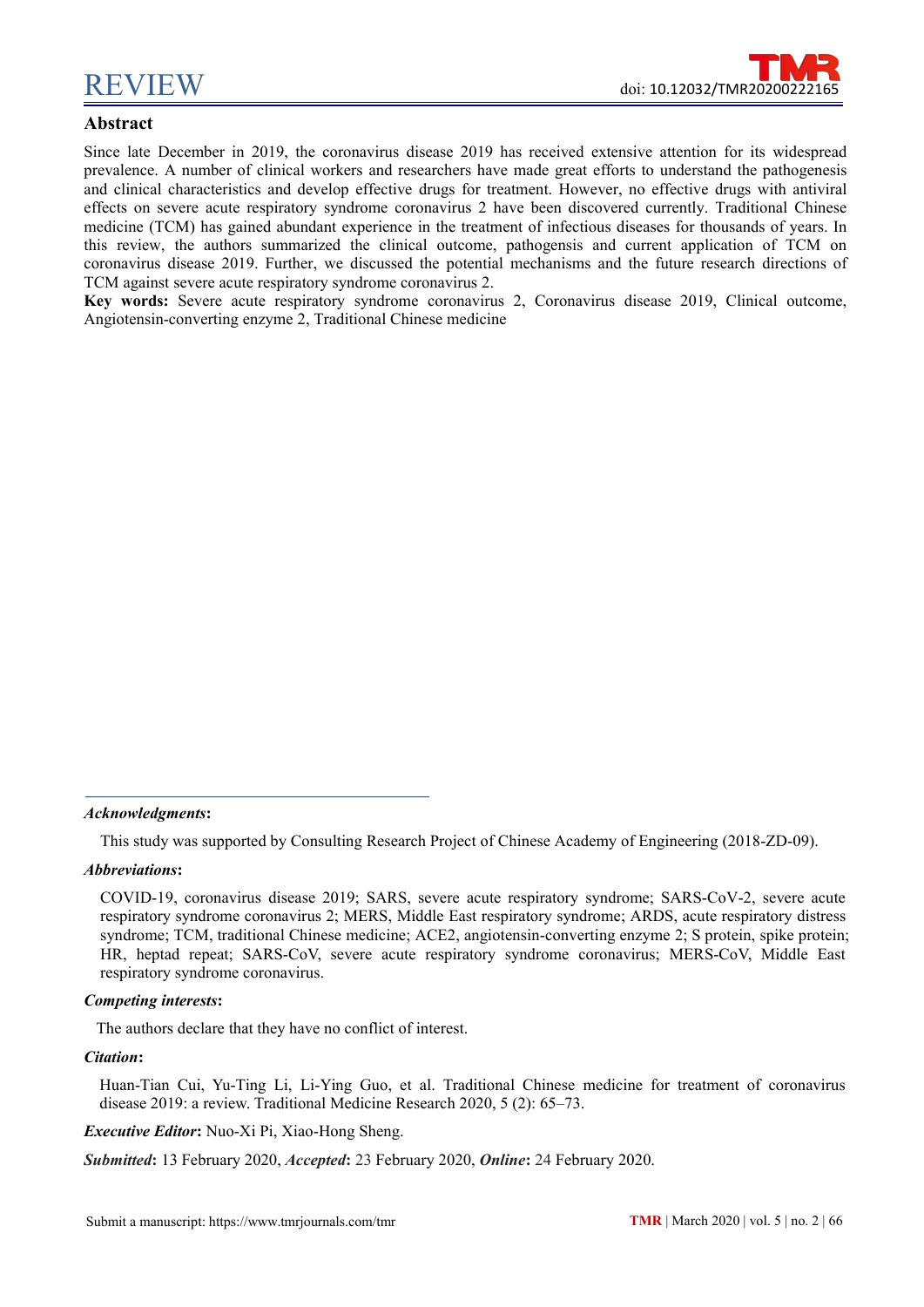

# **Background**

Coronavirus disease 2019 (COVID-19) has received extensive attention for its increasing incidence and widespread prevalence [1, 2]. On January 31, 2020, World Health Organization declared that the outbreak of COVID-19 had become [public](javascript:;) [health](javascript:;) [emergency](javascript:;) [of](javascript:;) [international](javascript:;) [concern.](javascript:;) According to statistics from National Health Commission of the People's Republic of China, by February 16, 2020, a total of 70,548 confirmed cases and 1,770 fatal cases of COVID-19 had been reported in China. At this writing, cases of COVID-19 infection have been reported in more than 20 countries and in regions worldwide [3].

Given the recent advances in research and biotechnology, a virus believed to be the etiologic agent of COVID-19 was isolated and the sequence of virus genome was revealed using high-throughput sequencing [4]. Currently, this virus is named severe (SARS-CoV-2) [5] and the disease resulting SARS-CoV-2 was officially named COVID-19 by World Health Organization [6]. Bats have been identified as the possible animal host of SARS-CoV-2 [7] and a mechanism for SARS-CoV-2 infection has Medicine on been postulated. The timeline of important events marking the SARS-CoV-2 outbreak since the report of the first case on December 26, 2019 is shown in Figure 1. Traditional Chinese medicine (TCM) has a thousand-year history of experience with all types of infectious diseases and has been employed previously as effective treatments for severe acute respiratory

syndrome (SARS) and Middle East respiratory syndrome (MERS) [8]. We report here that TCM is currently in wide use for the treatment of COVID-19. In this review, we summarize the clinical outcome, pathogenesis and current application of TCM for the treatment of COVID-19.

# **Epidemiology of COVID-19**

acute respiratory syndrome coronavirus 2 South China Agricultural University declared the Zhou et al. found that the genome sequence of a coronavirus isolated from a bat showed 96% similarity with the sequence of SARS-CoV-2; these results suggested that bat species might be a host of SARS-CoV-2. In addition, the earliest cases of COVID-19 were all individuals who reported direct contact with the Huanan Seafood Market in Wuhan, China [9]. Many wild animals such as hedgehog, badger, snake and birds are sold for human consumption at this market, although bats are not typically included in this group. Researchers from intermediate host of SARS-CoV-2 could be the Chinese pangolin (*Manis pentadactyla*) although this has not been confirmed at this date.

> An article published on *New England Journal of Medicine* on January 29, 2020, reported human-to-human transmission of SARS-CoV-2 [10]. Recent epidemiology studies by Guan et al. [11] documented that only a few COVID-19 patients (1.18%) were in contact with wildlife, while 31.8% of COVID-19 patients traveled to Wuhan recently and 71.80% of COVID-19 patients had recent contact with people from Wuhan.



**Figure 1 Timeline of important events during SARS-CoV-2 outbreak.** COVID-19, coronavirus disease 2019; ACE2, angiotensin-converting enzyme 2; SARS-CoV-2, severe acute respiratory syndrome coronavirus 2; WHO, World Health Organization; ICTV, International Committee on Taxonomy of Viruses ; NEJM, New England Journal of Medicine; 2019-nCoV, 2019 novel coronavirus; ①, https://www.ncbi.nlm.nih.gov/nuccore/MN908947.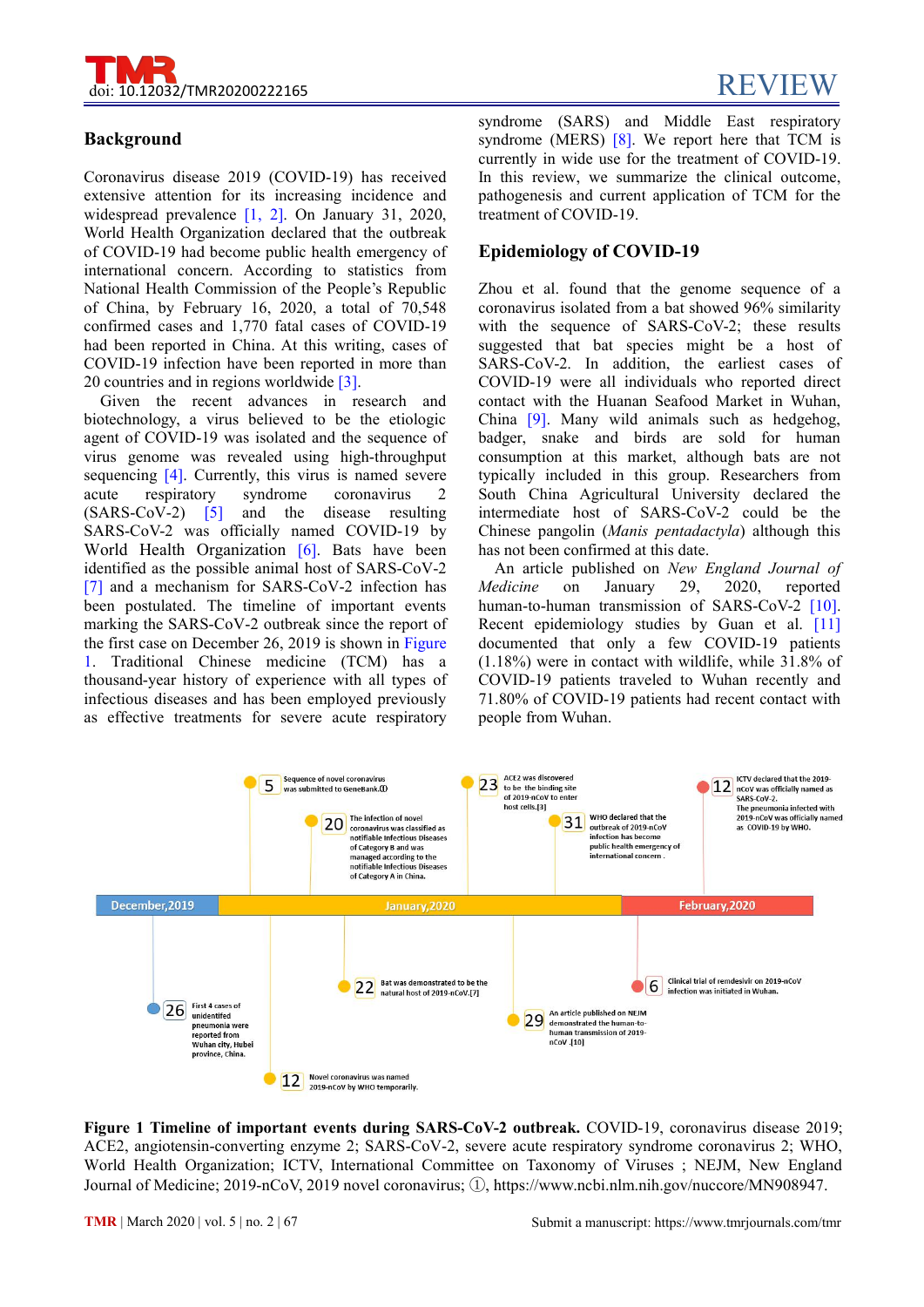$\rm{REVIEW}$ 

[Respiratory](javascript:;) and contact transmission are the main transmission routes of SARS-CoV-2. SARS-CoV-2 RNA is also detected in feces of COVID-19 patients, suggesting the possibility of fecal-oral transmission as another potential transmission route [12–14]. Aerosol and transplacental transmission routes are also regarded as among important possibilities to consider, although there is no substantial research supporting this hypothesis at this time.

# **Clinical symptoms of COVID-19**

The asymptomatic incubation period of SARS-CoV-2 is 0 to 24 days, with a median incubation period of 3 days [11]. Once the disease has taken hold, most of the patients report symptoms including fever, cough,

dyspnea, muscle soreness and/or fatigue. Some patients also reported sputum production, headache, hemoptysis and/or diarrhea. Patients with mild symptoms develop low-grade fevers and mild fatigue but no symptoms suggestive of pneumonia. By contrast, patients with severe disease experience dyspnea and hypoxemia which can develop into acute respiratory distress syndrome (ARDS), septic shock, severe metabolic acidosis and coagulation disorders [9–11, 15]. The epidemiology of severe acute respiratory syndrome coronavirus (SARS-CoV), Middle East respiratory syndrome coronavirus (MERS-CoV) and SARS-CoV-2 and clinical features of three different coronavirus syndromes (SARS, MERS and COVID-19) are listed in Table 1 and Table 2, respectively.

|                                     | <b>SARS-CoV</b> [16, 17]                                                   | MERS-CoV $[17-19]$                                                                           | <b>SARS-CoV-2</b> [3, 11, 20]                                                                                                      |
|-------------------------------------|----------------------------------------------------------------------------|----------------------------------------------------------------------------------------------|------------------------------------------------------------------------------------------------------------------------------------|
| Date of first detection             | November, 2002                                                             | June, 2012                                                                                   | December, 2019                                                                                                                     |
| Location of first<br>detection      | Guangdong province,<br>China                                               | Jeddah, Saudi Arabia                                                                         | Wuhan city, Hubei<br>province, China                                                                                               |
| Epidemiological<br>distribution     | Large outbreaks of<br>imported cases in<br>South China, Canada<br>and Asia | 27 countries and regions in<br>the Middle East, Europe,<br>Africa, Asia and North<br>America | Outbreak in China,<br>imported cases in more than<br>20 countries and regions<br>such as Japan, Singapore,<br>Thailand and others. |
| Onset season                        | Winter                                                                     | Breeding season of camels                                                                    | Winter                                                                                                                             |
| Natural host                        | Rhinolophus sinicus                                                        | Bat $(?)^a$                                                                                  | Bat $(?)^a$                                                                                                                        |
| Intermediate host                   | Wild mammals (civet<br>in South China)                                     | Camels (Middle East and<br>Africa)                                                           | Manis pentadactyla $(?)$ <sup>a</sup>                                                                                              |
| Route of transmission               | Droplets, contact                                                          | Droplets, contact, airborne<br>$(?)^{\mathfrak{a}}$                                          | Droplet, contact, fecal-oral<br>$(?)^a$ , aerosol $(?)^a$ ,<br>transplacental $(?)^a$                                              |
| Main form of<br>transmission        | Human-to-human,<br>animal-to-human                                         | Animal-to-human,<br>human-to-human                                                           | Human-to-human,<br>animal-to-human                                                                                                 |
| Incubation period (days)            | $1.9 - 14.7$                                                               | $2-14$ , occasionally up to 21<br>days                                                       | $0 - 24$                                                                                                                           |
| Age, years (range)                  | $39.9(1-91)$                                                               | $56(14-94)$                                                                                  | $47(35-48)$                                                                                                                        |
| Male : female sex ratio             | 1:1.25                                                                     | 3.3:1                                                                                        | 1.39:1                                                                                                                             |
| Confirmed cases                     | 8,096                                                                      | 2,494                                                                                        | 70,548                                                                                                                             |
| Fatal cases                         | 774                                                                        | 858                                                                                          | 1,770                                                                                                                              |
| Basic reproductive<br>number $(R0)$ | $0.3 - 4.1$                                                                | $0.3 - 1.3$                                                                                  | 2.68                                                                                                                               |

**Table 1 Epidemiology of SARS-CoV, MERS-CoV and SARS-CoV-2**

The statistical characteristics associated with SARS-CoV-2 were derived from the 1099 patients (as of January 29, 2020) reported by the team of Zhong Nanshan. The number of confirmed cases and deaths was determined by the National Health Commission of the People's Republic of China (information presented as reported through February 16, 2020).

(?) a , presents the result of current hypotheses but without strong evidence at this time; SARS-CoV, severe acute respiratory syndrome coronavirus; MERS-CoV, Middle East respiratory syndrome coronavirus; COVID-19, coronavirus disease 2019; SARS-CoV-2, severe acute respiratory syndrome coronavirus 2.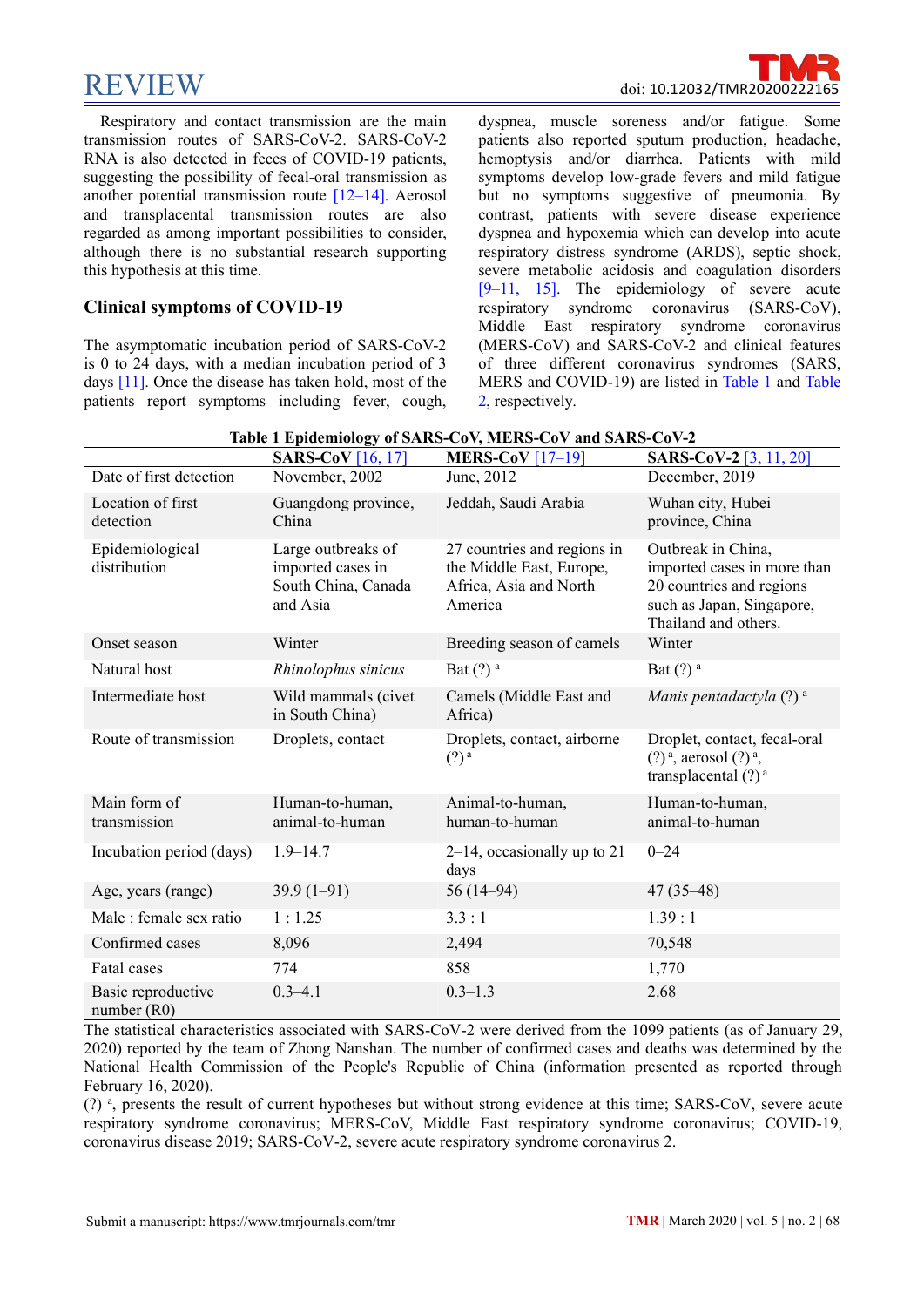|                                           | <b>SARS</b> [17]                                                                                 | <b>MERS</b> [19]                                                                                                                                                                                                              | <b>COVID-19</b> [11]                                                                                                                                                                                                                            |
|-------------------------------------------|--------------------------------------------------------------------------------------------------|-------------------------------------------------------------------------------------------------------------------------------------------------------------------------------------------------------------------------------|-------------------------------------------------------------------------------------------------------------------------------------------------------------------------------------------------------------------------------------------------|
| Common<br>symptoms                        | Hyperpyrexia (more than<br>$38^{\circ}$ C)                                                       | Fever, cough, polypnea                                                                                                                                                                                                        | Fever, cough, fatigue                                                                                                                                                                                                                           |
| Common<br>extrapulmonary<br>symptoms      | Diarrhea                                                                                         | Acute renal failure, diarrhea                                                                                                                                                                                                 | Diarrhea, emesis                                                                                                                                                                                                                                |
| Imaging features                          | Interstitial ground-glass<br>changes in lung,<br>parenchymal lesions in<br>mediastinum           | Interstitial ground-glass<br>changes in lung, parenchymal<br>lesions in lung                                                                                                                                                  | Ground-glass opacity in lung,<br>bilateral patchy opacity in lung                                                                                                                                                                               |
| Common<br>complications                   | <b>ARDS</b>                                                                                      | ARDS, renal failure,<br>disseminated intravascular<br>coagulation and pericarditis                                                                                                                                            | Pneumonia, ARDS, shock                                                                                                                                                                                                                          |
| Blood routine<br>and serological<br>tests | Decrease of white blood<br>cells, lymphocytes and<br>blood platelets,<br>increase of ALT and AST | Decrease of white blood cells,<br>lymphocytes and blood<br>platelets in early stage and<br>increase of white blood cells<br>and neutrophil during disease<br>progression, increase of ALT<br>and AST and renal<br>dysfunction | Normal or decrease of white cells,<br>decrease in lymphocytes in mild<br>cases, persistent decrease of<br>lymphocytes in severe cases,<br>increase of ALT, AST, LDH,<br>CK-MB, CRP and ESR in mild<br>cases, increase of cTn in severe<br>cases |

#### **Table 2 Clinical characteristics ofSARS, MERS and COVID-19**

SARS, severe acute respiratory syndrome; MERS, Middle East respiratory syndrome; COVID-19: corona virus disease 2019; ARDS, acute respiratory distress syndrome; CK-MB, creatine kinase isoenzyme-MB; ALT, alanine aminotransferase; AST, aspartate aminotransferase; LDH, lactate dehydrogenase; CRP, C-reactive protein; ESR, erythrocyte sedimentation rate; cTn, cardiac troponin.

#### **Angiotensin-converting enzyme 2: the receptor for SARS-CoV-2 on target cells**

During the pandemic phases of SARS-CoV in 2003, angiotensin-converting enzyme 2 (ACE2) was identified as the SARS-CoV receptor on target host cells [21]. DNA sequencing revealed that SARS-CoV-2 genome shares 89% similarity with that of SARS-CoV, suggesting that the mechanisms for SARS-CoV-2 infection of target cells may be similar to that already identified for SARS-CoV [9, 22, 23]. Zhou et al. [9] demonstrated that ACE2 was the cell entry receptor for SARS-CoV-2 in in vitro infectivity studies. Specifically, Hela cells that were genetically modified to express ACE2 from different species including human, Chinese horseshoe bats, civets, pigs and mice were infected with SARS-CoV-2 in vitro. The results demonstrated that ACE2 proteins from all species tested except mice could serve as entry receptors for means similar SARS-CoV-2. Results from experiments using Hela cells expressing human ACE2, or other known coronavirus receptors, including aminopeptidase N and dipeptidyl peptidase 4, revealed that only ACE2 was effective as an entry receptor for SARS-CoV-2 in vitro.

ACE2 is a type I transmembrane protein composed of 805 amino acids and is primarily expressed in the gastrointestinal tract, heart, kidney and lung. As a negative regulator of the renin-angiotensin system, ACE2 plays an important role in maintaining homeostasis of cardiovascular system and regulating absorption of amino acids in kidney and gastrointestinal tract [24]. Genetic studies also reveal the role of ACE2 in preventing stroke  $[25]$ .

Coronavirus invasion of host cells depends on the actions of the spike protein (S protein) on virus surface. The SARS-CoV S protein includes 2 subunits [26]. The receptor binding domain (RBD) on the S1 subunit interacts with ACE2 to form a virion-ACE2 complex. The virion-ACE2 complex is then transported and enters the endosome of target cells. Subsequently, the structure domain of heptad repeats (HR)1 and HR2 in S proteins interact with one another to form a six-helix bundle core. This core promotes fusion of the viral envelope with cellular membrane. The RNAs of virus are then released into the cytoplasm of target cells (Figure 2) [27, 28]. SARS-CoV virions may also enter the target cell via plasma membrane fusion, via a means similar to that used by human immunodeficiency virus [29].

After entering the target cells, the SARS-CoV RNA genome interacts in a complex with the viral RNA replicase and transcription enzymes. The minus strands of viral RNA are transcribed and are ultimately translated into structural proteins [30]. The cytoplasmic viral RNAs and structural proteins are packaged to form new viruses which are released from infected cells and go on to infect other available target cells in the immediate environment.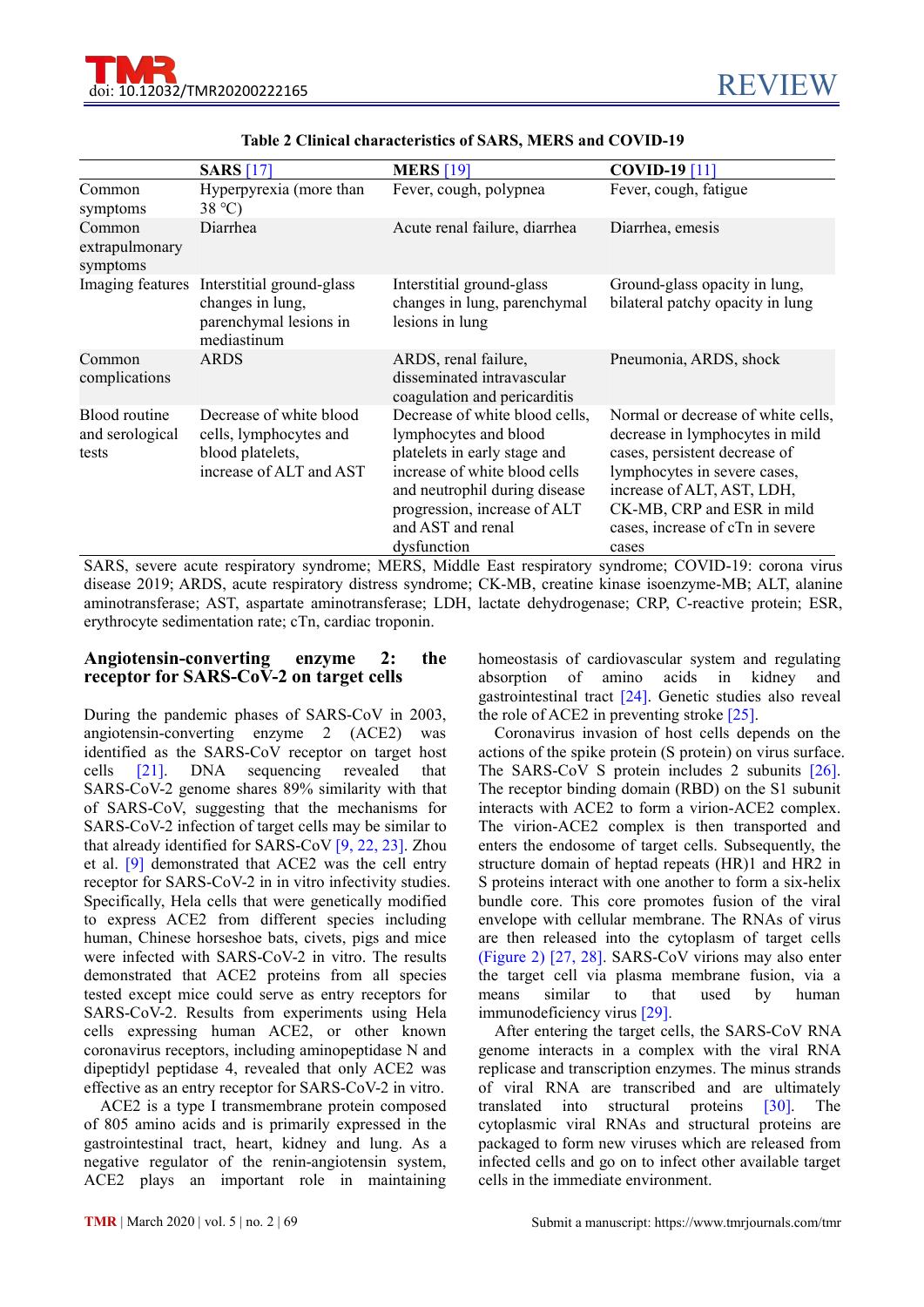



**Figure 2 SARS-CoV binds to ACE2 and enters target cell through endosomal membrane fusion.** ① The receptor binding domain (RBD) on S1 protein may bind with ACE2 on cell membrane to form virion-ACE2 complex. ② The virion-ACE2 complex is transported and enters the endosome of target cells. ③ The structure domain of heptad repeat (HR) 1 and HR2 in S protein interact with one another to form a six-helix bundle core, which promotes fusion between the viral envelope and the cellular membrane. The virus RNAs are then released into the cytoplasm of target cells.

ACE2, angiotensin-converting enzyme 2; S protein, spike protein; RBD, receptor binding domain; SARS-CoV, severe acute respiratory syndrome coronavirus; HR, heptad repeat; 6-HB, six-helix bundle.

In vivo studies were also carried out to investigate the role of ACE2 in a respiratory disease model. ACE2 gene-deleted mice exhibited severe lung injury and dysfunction of renin-angiotensin system in a model of lung injury induced by cationic polyamidoamine dendrimer nanoparticles; likewise, treatment with an angiotensin II type I receptor antagonist suppressed the sequelae of nanoparticle-induced lung injury in wild-type mice [31]. Creation of an in vivo infection model for SARS-CoV and SARS-CoV-2 was not straightforward, as neither interacts with mouse ACE2. Perlman and colleagues established a human ACE2 transgenic mice model. With this transgenic mouse model, SARS-CoV could be detected in the pulmonary alveoli. It is conceivable that the human ACE2 transgenic mouse model can be an important tool for conducting SARS-CoV-2 infection experiments and for identifying new drugs that would be effective for the treatment of COVID-19 [32, 33].

# **Role of TCM on treating COVID-19**

In TCM, the term "plague" is used to denote infectious disease. From the earliest times, the Chinese people have understood the severity underlying this disease process and have searched for improved understanding. The ancient book of TCM *Huang Di Nei Jing* (*Inner Canon of Huangdi*) was written during Western Han Dynasty in China (approximately 99 B.C.E.–26 B.C.E.) and recorded that plague, with symptoms familiar to **Classical**<br>modern times could be transmitted from Therapy modern times, could be transmitted from Therapy of COVID-19" (abbreviat human-to-human. Shang Han Za Bing Lun (Treatise Therapy) published on February human-to-human. *Shang Han Za Bing Lun* (*Treatise on Cold Damage Diseases*) written by Zhang Zhongjing (200 C.E.–210 C.E.), *Wen Yi Lun* ( *Theory of Plague*) and *Wen Re Lun* (*Theory of Warm*) written by Wu Youke (1642 C.E.) recorded therapies and

formulae used to treat plague, including Da Yuan Yin and the use of human variolation to prevent smallpox [34, 35]. Dr. Tu Yoyo credited the discovery of artemisinin for the treatment of malaria according to the early records of *Zhou Hou Fang* (*Handbook of Prescriptions for Emergencies*) written by Ge Hong (284 C.E.–364 C.E.) [36]. TCM has provided significant and important therapies for SARS-CoV, influenza A H1N1, influenza A H7N9 and Ebola virus [37–40]. Consequently, TCM is becoming an important means for developing therapies to treat COVID-19.

#### **Pathogenesis of COVID-19 in TCM theory**

Ancient Chinese people believed that [man](javascript:;) [is](javascript:;) [an](javascript:;) [integral](javascript:;) [part](javascript:;) [of](javascript:;) [nature.](javascript:;) According to this theory, environmental factors are critical elements in the pathogenesis of plague. For example, TCM considers that the characteristics of COVID-19 may largely depend on the environment in Wuhan. During the winter of 2019, a large amount of precipitation fell in Wuhan, which resulted in a moist environment and increased the risk of virus infection. This observation implies that a Chinese herb that promotes the elimination of dampness (a kind of pathological product of disease in TCM theory) can be used in the treatment of COVID-19.

#### **TCM treatments for COVID-19**

**Classical prescription.** The fifth edition of "Standard (abbreviated Standard published on February 9, 2020, recommended that a modification of the integrated Ma Xin Gan Shi decoction with Da Yuan Yin could be used to improve the chest distress, cough and asthmatic symptoms that develop in COVID-19 [12].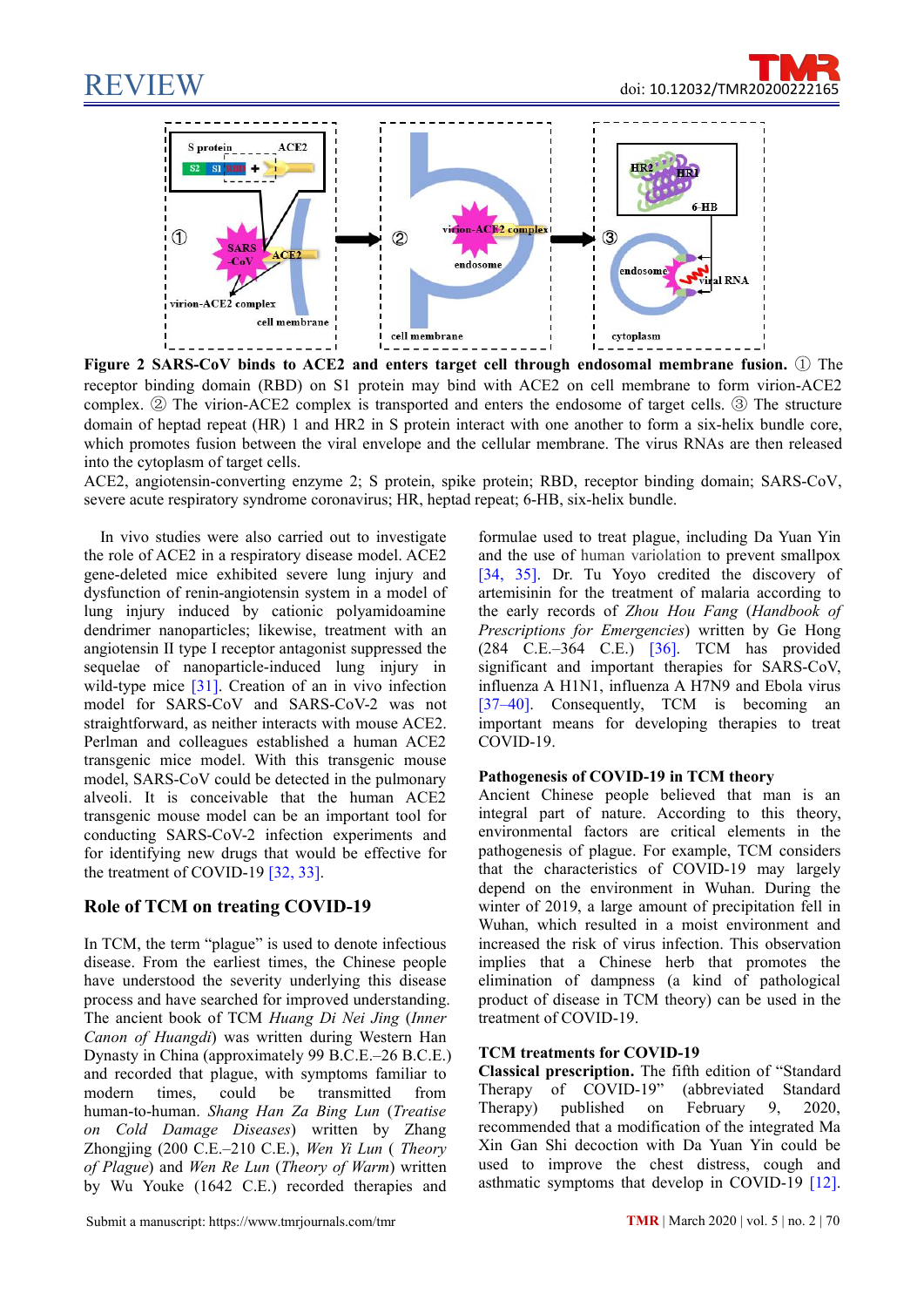

The Ma Xin Gan Shi decoction that includes Mahuang (*Ephedrae herba*), Xingren (*Armeniacae semen amarum*), Gancao (*Glycyrrhizae radix et rhizoma*), Shigao (*Gypsum fibrosum*) together with Da Yuan Yin had significant impact on SARS in 2003 [41, 42]. The use of Da Yuan Yin, composed of Binlang (*Arecae semen*), Houpo (*Magnoliae of icinalis cortex*), Caoguo (*Tsaoko fructus*), Zhimu (*Anemarrhenae rhizoma*), (*Scutellariae radix*), Gancao (*Glycyrrhizae raadix et rhizoma*), was first recorded in *Wen Yi Lun* (*Theory of Plague*) (1642 C.E.); this decoction has been used to treat plague for thousands of years. The effectiveness of this decoction for the treatment of SARS was evaluated using a molecular docking method; quercetin, kaempferol, 7-methoxy-2-methyl isoflavone, formononetin and baicalein were identified as the five compounds with highest connectivity to the SARS-CoV 3CL protease [43]. A report dated February 6, 2020 from the State [Administration](javascript:;) of Traditional Chinese Medicine recommended the use of Qing Fei Pai Du decoction that includes Mahuang (*Ephedrae herba*), Shigao (*Gypsum fibrosum*), Banxia (*Pinelliae rhizoma*), Zhishi (*Aurantii fructus immaturus*), Shengjiang (*Zingiberis rhizoma recens*), that was derived from a modification of the integration of Ma Xing Gan Shi, She Gan Ma Huang, Xiao Chai Hu, and Wu Ling San decoctions in *Shang Han Za Bing Lun* (*Treatise on Cold Damage Diseases*) (200 C.E.–210 C.E.); this recommendation was based on previous experience with SARS and the cold and wet weather in Wuhan. The Qing Fei Pai Du decoction has been demonstrated to be 90% effective in treating COVID-19 [44].

**Chinese patent medicine.** According to the standard therapy, the patent medicine of Huo Xiang Zheng Qi capsule can be used to treat the gastrointestinal symptoms of COVID-19. Huo Xiang Zheng Qi capsule, SARS-CoV-2 derived from *Tai Ping Hui Min He Ji Ju Fang* (*Prescriptions People's Welfare Pharmacy*) written by Chen Shiwen and others (1151 C.E.), has the effects of resolving dampness and is used to treat diarrhea associated with virus infection [45]. The usage of Huo Xiang Zheng Qi capsule for COVID-19 was closely related to the cold and wet weather in Wuhan. Likewise, Lian Hua Qing Wen capsules and Fang Feng Tong Sheng pills can be used to treat fever, fatigue and cough associated with COVID-19 [12]. Lian Hua Qing Wen capsule has broad-spectrum antiviral and antibacterial effects, most notably used for respiratory virus infections including influenza, SARS and MERS [46]. According to a recent retrospective analysis, use of Lian Hua Qing Wen capsule might reduce fever, cough, [expectoration](javascript:;), fatigue and difficulty with breathing in COVID-19 patients. Among the findings, the fraction of severe cases was decreased after the treatment of Lian Hua Qing Wen capsule [47, 48].

**Other treatments.** Other therapies associated with

Shaoyao (*Dioscoreae rhizoma*), Huangqin side-effects of hormonal therapy and to alleviate TCM such as acupuncture, moxibustion, and Tai Chi promote health by enhancing the immune system and improving pulmonary function. Although there is no current evidence relating any of these therapies with COVID-19, they may have crucial roles in disease prevention and likewise in promoting recovery of pulmonary function during recuperation from COVID-19. Acupuncture has been shown to relieve the pulmonary injury [49]. *Ben Cao Gang Mu* (*Materia Medica with Commentaries*) written by Li Shizhen (1578 C.E.) recorded that moxibustion could improve digestion, relieve asthma and prevent plague; modern studies reveal that moxibustion can limit the acute inflammatory response in respiratory tract [50]. Tai Chi is a traditional sport in TCM and can enhance recovery of pulmonary function through respiratory training [51]. In addition, Jin Zhi (Gold Juice), first recorded in *Ben Cao Qiu Zhen* (*Truth-Seeking Herbal Foundation*) written by Huang Gongxiu (1769 C.E.), was made from the fermentation of feces from young men. During the Qing dynasty, Jin Zhi was used to reduce fever in patients with plague [52].

# **Summary and future perspectives**

Since the emergence of COVID-19, clinicians and researchers have made great efforts to understand the pathogenesis and clinical characteristics of this infection and to develop effective drugs for its treatment. Currently, there are no effective antiviral available to treat SARS-CoV-2. On February 6, 2020, a clinical trial of remdesivir, a newly-discovered antiviral drug with potential impact on SARS-CoV-2, was initiated in Wuhan. However, given issues related to both safety and efficacy, it will take some time to develop both antiviral drugs and a vaccine to prevent infection. Western-type antiviral α-interferon and lopinavir, treatment with antibiotics, and support therapies including oxygen and mechanical ventilation have been used as the treatment of COVID-19. Therapies based on principles of TCM have improved symptoms and enhanced immunity against virus in COVID-19 patients. Positive responses from patients have been noted when efforts are made to combine approaches from TCM and Western medicine on COVID-19. In the future, TCM may also have a role in decreasing the some of the side-effects of Western medicine, notably with respect to recovery of pulmonary function. Finally, we would like to note that many herbs used in these decoctions, including Mahuang *(Ephedrae herba),*Xingren *(Armeniacae semen amarum),* and Chaihu (*Bupleuri radix*) have a bitter taste. Many of the bitter contents of these herbs such as ephedrine and amygdalin are aromatic substances; the hydrophobic properties of these aromatic substances may inhibit the interaction of the virus S protein with ACE2. However,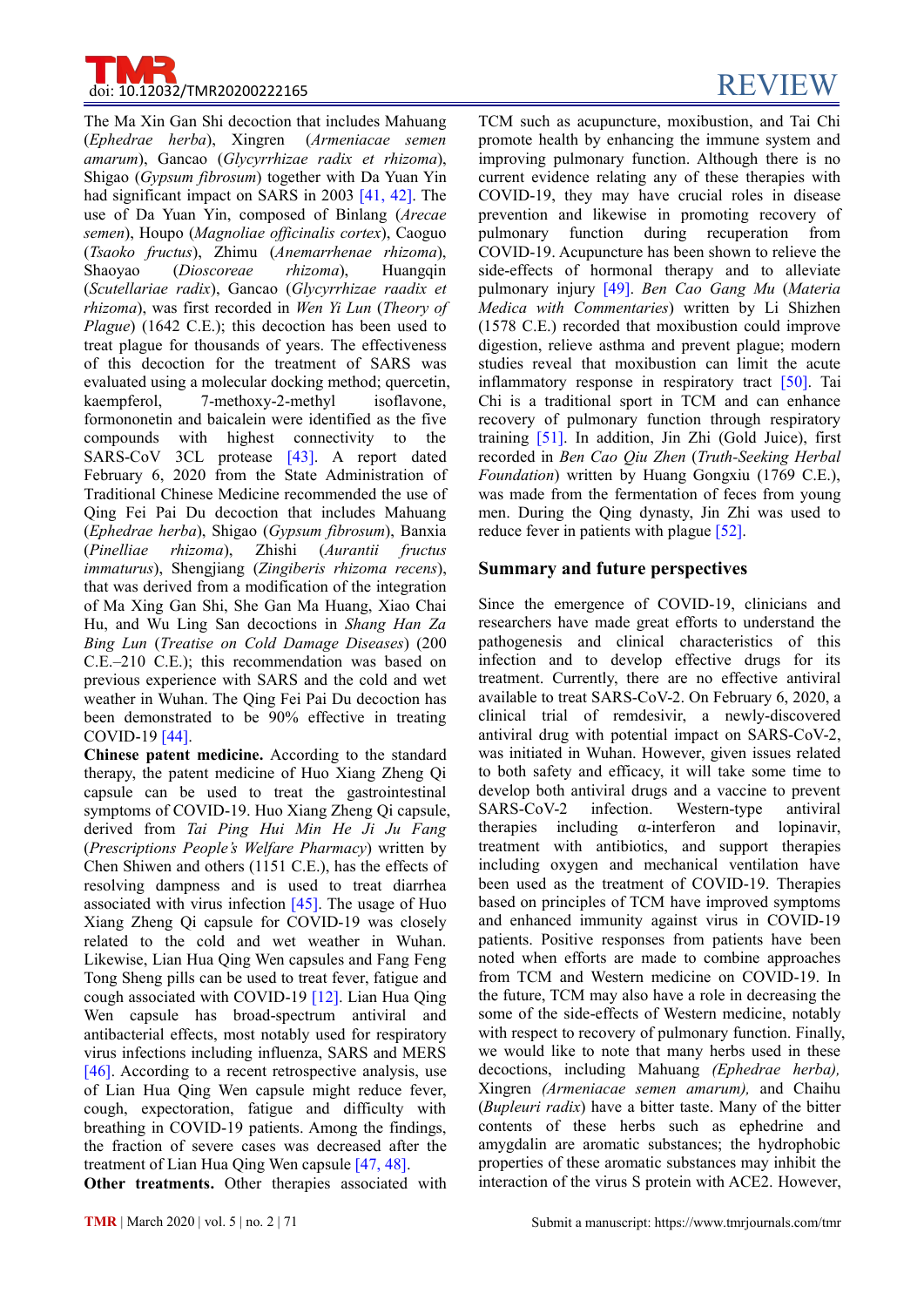due to the complex targets and multiple contents that are characteristics of TCM decoctions, further studies would be needed to elucidate the detailed mechanisms involved in their impact on COVID-19 using network

# **References**

multi-omics.

1. Zhu N, Zhang D, Wang W, et al. A novel coronavirus from patients with pneumonia in China, 2019. N Engl J Med, 382: 727–733.

pharmacology analysis, experimental validation and

- 2. Tan WJ, Zhao X, Ma XJ, et al. A novel coronavirus genome identified in acluster of pneumonia cases—Wuhan, China 2019–2020. China CDC 2020, 2: 61–62. (Chinese)
- 3. China Government Website [Internet]. The National Health Commission of the People's 2020 Republic of China. Up to 24 o 'clock on February16<sup>th</sup>, the latest situation of corona virus  $21/en/$ disease 2019 [cited 2020 February 10]. Availabe from:

http://www.nhc.gov.cn/yjb/s7860/202002/18546d a875d74445bb537ab014e7a1c6.shtml (Chinese)

- 4. Wu F, Zhao S, Yu B, et al. A new coronavirus associated with human respiratory disease in East respiratory China. Nature 2020, In press.
- 5. International Committee on Taxonomy of Viruses [Internet]. Severe acute respiratory http://www.who.int/emergencies/merscov/en/ syndrome-related coronavirus: the species and its viruses–a statement of the Coronavirus Study Group [cited 2020 February 11]. Available from: https://www.biorxiv.org/content/10.1101/2020.02. 07.937862v1
- 6. World Health Organization [Internet]. WHO Director-General's remarks at the media briefing on 2019-nCoV on 11 February 2020 [cited 2020 February 11]. Available from: [https://www.who.int/dg/speeches/detail/w](https://www.who.int/dg/speeches/detail/)ho-direc tor-general-s-remarks-at-the-media-briefing-on-2 019-ncov-on-11-february-2020
- 7. Shi ZL, et al. Discovery of a novel coronavirus associated with the recent pneumonia outbreak in humans and its potential bat origin. bioRxiv 2020, In press.
- 8. Su R, Liu QQ. Analysis and strategic thinking on prevention and treatment of acute infectious diseases by traditional Chinese medicine. J Emerg Tradit Chin Med 2019, 28: 1693–1699. (Chinese)
- 9. Zhou P, Yang X, Wang X, et al. A pneumonia outbreak associated with a new coronavirus of probable bat origin. Nature 2020, In press.
- 10. Li Q, Guan X, Wu P, et al. Early transmission dynamics in Wuhan, China, of novel coronavirus–infected pneumonia. N Engl J Med 2020, In press.
- 11. Guan WJ, Ni ZY, et al. Clinical characteristics of

2019 novel coronavirus infection in China. medRxiv 2020, In press.

- 12. The fifth edition of "Standard Therapy of COVID-19". Chin J Integr Tradit West Med 2020, In press. (Chinese)
- 13. First Case of 2019 Novel Coronavirus in the United States. N Engl J Med 2020, In press.
- 14. Zhang H, Kang ZJ, Gong HY. et al. The digestive system is a potential route of 2019-nCov infection: a bioinformatics analysis based on single-cell transcriptomes. bioRxiv 2020, In press.
- 15. Huang C, Wang Y, Li X, et al. Clinical features of patients infected with 2019 novel coronavirus in Wuhan, China. Lancet 2020, In press.
- 16. World Health Organization [Internet]. Summary of probable SARS cases with onset of illness from 1 November 2002 to 31 July 2003 [cited February 11]. Available from: http://www.who.int/csr/sars/country/table2004\_04 \_21/en/
- 17. Chan JF, Lau SK, To KK, et al. Middle East respiratory syndrome coronavirus: another zoonotic betacoronavirus causing SARS-like disease. Clin Microbiol Rev 2015, 28: 465–522.
- 18. World Health Organization [Internet]. Middle syndrome coronavirus (MERS-CoV) [cited 2020 February 11]. Available from:

- 19. Banik GR, Khandaker G, Rashid H. Middle East respiratory syn-drome coronavirus "MERS-CoV": current knowledge gaps. Paediatr Respir Rev 2015, 16: 197–202
- 20. Joseph T Wu, et al. Nowcasting and forecasting the potential domestic and international spread of the 2019-nCoV outbreak originating in Wuhan, China: a modelling study. Lancet 2020, In press.
- 21. Li W, Moore MJ, Vasilieva N, et al. Angiotensin-converting enzyme 2 is a functional receptor for the SARS coronavirus. Nature 2003, 426: 450–454.
- 22. Xu X, Chen P, Wang J, et al. Evolution of the novel coronavirus from the ongoing Wuhan outbreak and modeling of its spike protein for risk of human transmission. Sci China Life Sci 2020, In press.
- 23. Li F, Li W, Farzan M, et al. Structure of SARS coronavirus spike receptor-binding domain complexed with receptor. Science 2005, 309: 1864.
- 24. Alenina N, Bader M. ACE2 in brain physiology and pathophysiology: evidence from transgenic animal models. Neurochem Res 2019, 44: 1323–1329.
- 25. Kuba K, Imai Y, Ohto-Nakanishi T, et al. Trilogy of ACE2: a peptidase in the renin–angiotensin system, a SARS receptor, and a partner for amino acid transporters. Pharmacol Ther 2010, 128: